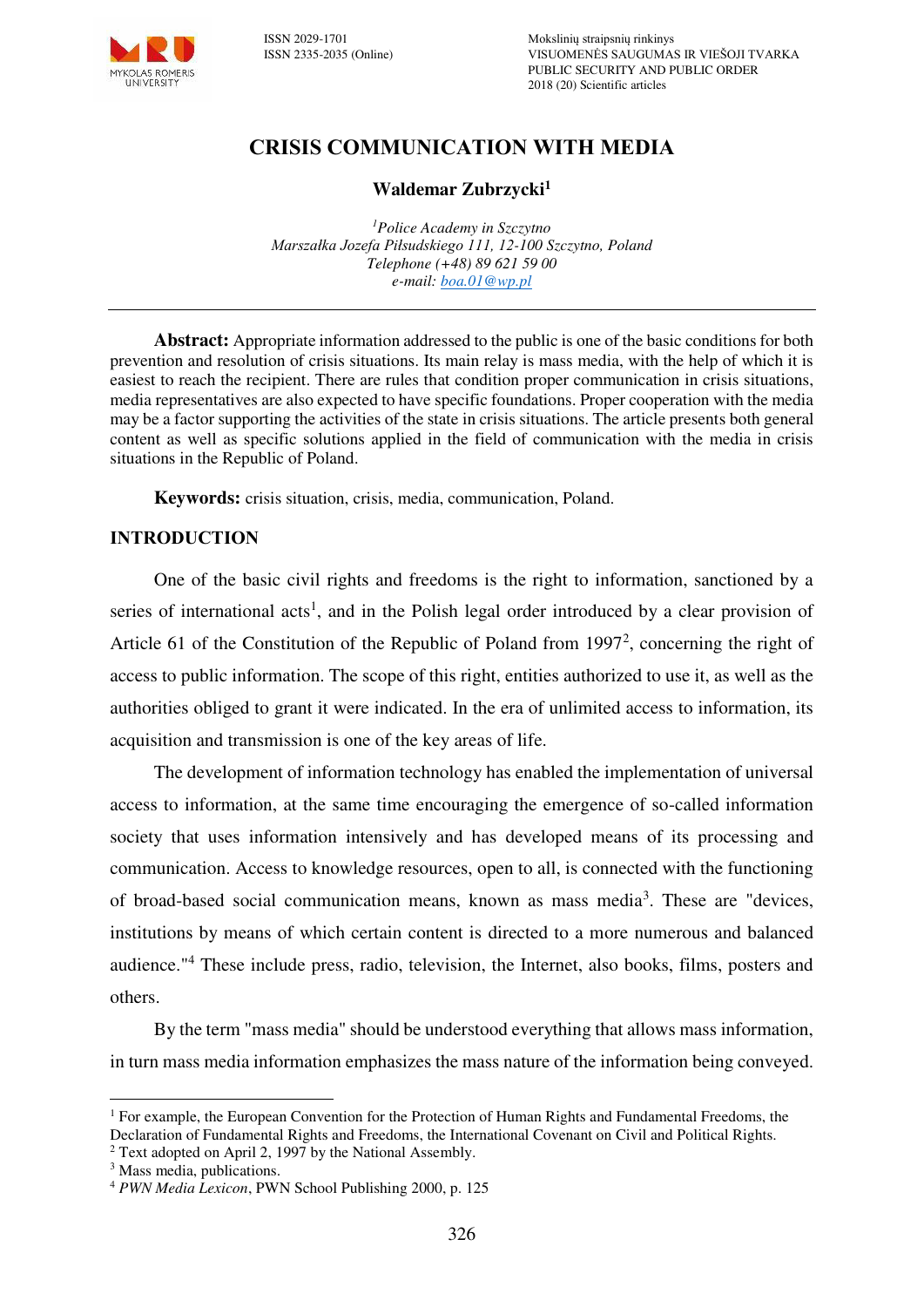

Mass media of social influence, except for mass, emphasize unilateral exerting influence on the recipient. Mass communication means suggest mass communication and therefore assume a partial feedback between the sender and the recipient<sup>5</sup>. The media are the first sources of information about events in the world, and their strength manifests itself in the fact that they are one of the most important opinion-forming circles with a huge reach.

The aim of this study is to answer the question: *what is the role of the media in case of a crisis situation*? To answer them, literature, legal acts, Internet and other sources were analyzed.Based on the conducted research, conclusions were developed using theoretical methods: synthesis, comparison, generalization, deduction and inference.

The issue of media participation in crisis management is particularly important, in particular when creating preparatory procedures, educating the public, shaping the public perception of a given phenomenon, early warning about threats and formulating assessments of state entities responsible for actions taken during a crisis response<sup>6</sup>. The media perfectly fit into the various phases of crisis management, ie prevention, planning, reacting and rebuilding, playing an important role in the areas of integration, cooperation, control, adaptation, activation, crisis management and education<sup>7</sup>.

## **1. THE FUNCTION OF THE MEDIA**

The media perform certain functions in society, there are no means of social communication that would not fulfill any task, because it is inscribed in their existence. In connection with the above, the following media functions can be indicated:

1. entertaining (recreational) - the media plays the role of a medium that provides viewers with entertainment, fun, mainly by posting interviews with the stars, various types of serial productions, quiz shows, music radio shows, gossip articles;

2. informational - this media function is considered the most important. The media fill it primarily with the use of information blocks (which provide viewers with the most important reports from the world of politics, culture and economy), programs and broadcasts about the nature of debates, discussions or comments;

3. opinion-forming - it is partly related to the information function, because more and more often the information is coupled with their commenting, and thus influencing public opinion. By using various types of programs and broadcasts, articles containing comments or

 $\overline{a}$ 5 M. Filipiak, *Homo Communicans*, Publisher of the Maria Curie-Skłodowska University, Lublin 2004, p. 20.

<sup>6</sup> K. Kulasza, P. Gromek, *Media in crisis management - opportunities and threats,* [in:] *Media in education.* 

*Globe spaces - local areas*, UPH Publishing House, Siedlce 2012, p. 201.

<sup>7</sup> Ibidem, p. 220.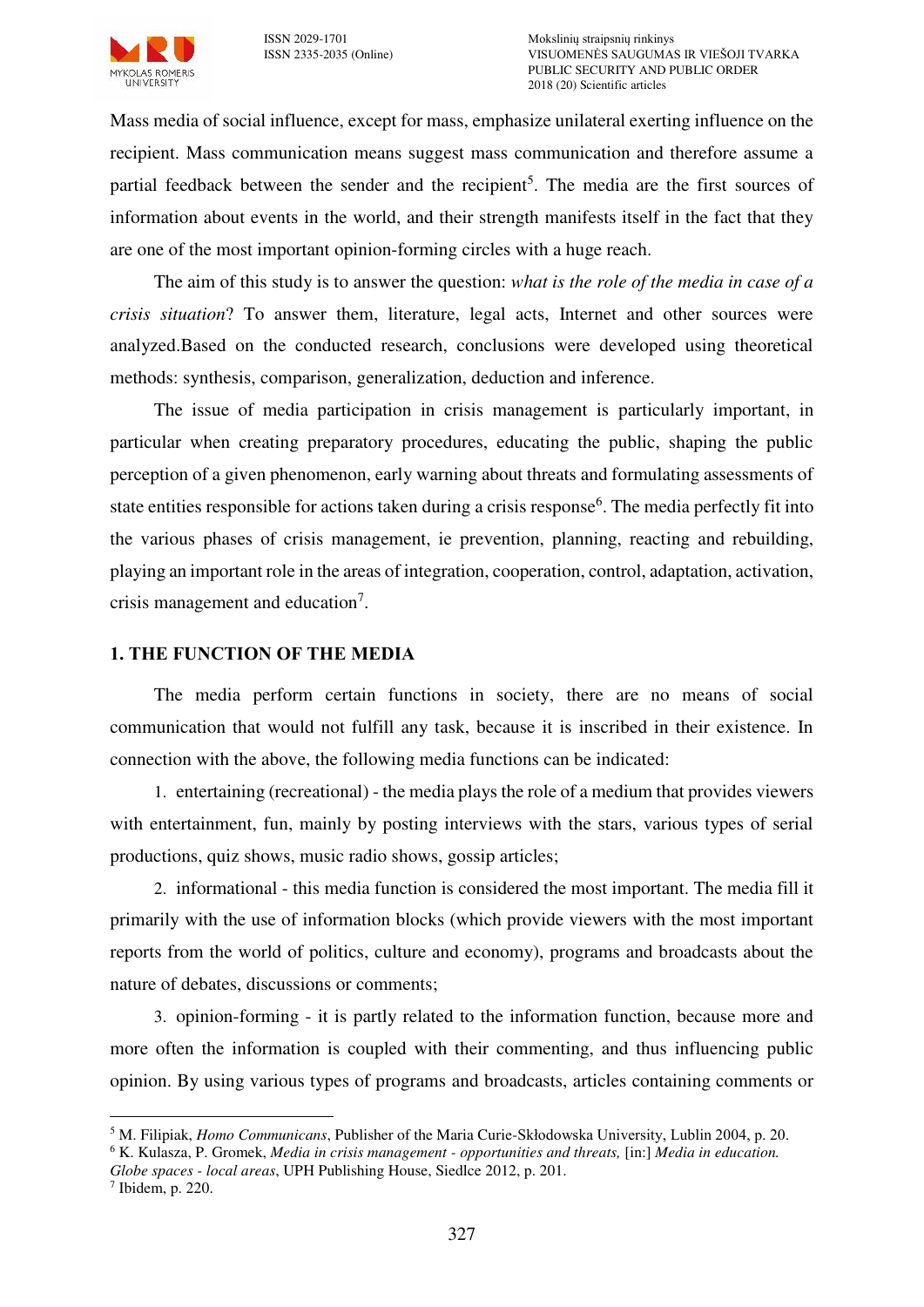

opinions - especially if they contain the opinion of persons who are authorities for recipients (eg public figures, experts in a given field, actors, well-known publicists, artists), the media influence the way of interpreting specific social events and phenomena;

4. educational and culture-generating - in the case of this function we are dealing with the desire to provide recipients with specific knowledge, educate viewers and create a certain media culture or propagate events from cultural life. The media most often do this through educational productions related to culture, such as the Television Theater, descriptions, advertisements and broadcasts of important cultural events, such as concerts or performances, broadcasts on broadly understood art, educational programs for children, publishing reviews;

5. controlling - the media, having a large influence on public opinion, reveal facts related to the reprehensible behaviors and actions of public employees, point out issues disregarded in the discourse of government officials, reveal various kinds of scandals, assess decisions of the government or other state officials. It can be said that the media in this case guard and control the social order, they are someone in the style of an investigative journalist<sup>8</sup>.

The functions of the media, as participants in public life, may be expressed by engaging in communication processes by acting as intermediaries and initiators of communication between institutions and citizens, provoking interest in current, political and social issues, thereby strengthening or destroying the democratization process and creating or participation in creating public opinion about important social problems<sup>9</sup>.

From the point of view of the deliberations under consideration, information and education should be indicated as the main source of media, while establishing appropriate relations between the entities competent in the field of crisis management and society should be preceded by establishing and maintaining good relations with journalists who convey messages and shape the attitudes of recipients.

#### **2. CRISIS SITUATION AND CRISIS**

The Act of 26 April 2007 on crisis management<sup>10</sup> determines the authorities competent in matters of crisis management in Poland, as well as their tasks, principles of operation and financing<sup>11</sup>. It also defines a crisis situation as a situation that negatively affects the level of security of people, property in considerable sizes or the environment, causing significant restrictions in the operation of competent public administration bodies due to the inadequacy

 $\overline{a}$ 8 http://eszkola.pl/wos/funkcje-mediow-4497.html?strona=2, December 8, 2017.

<sup>9</sup> Ibidem, p. 390.

 $10$  Journal of Laws 2013, item 1166.

 $11$  Art. 1.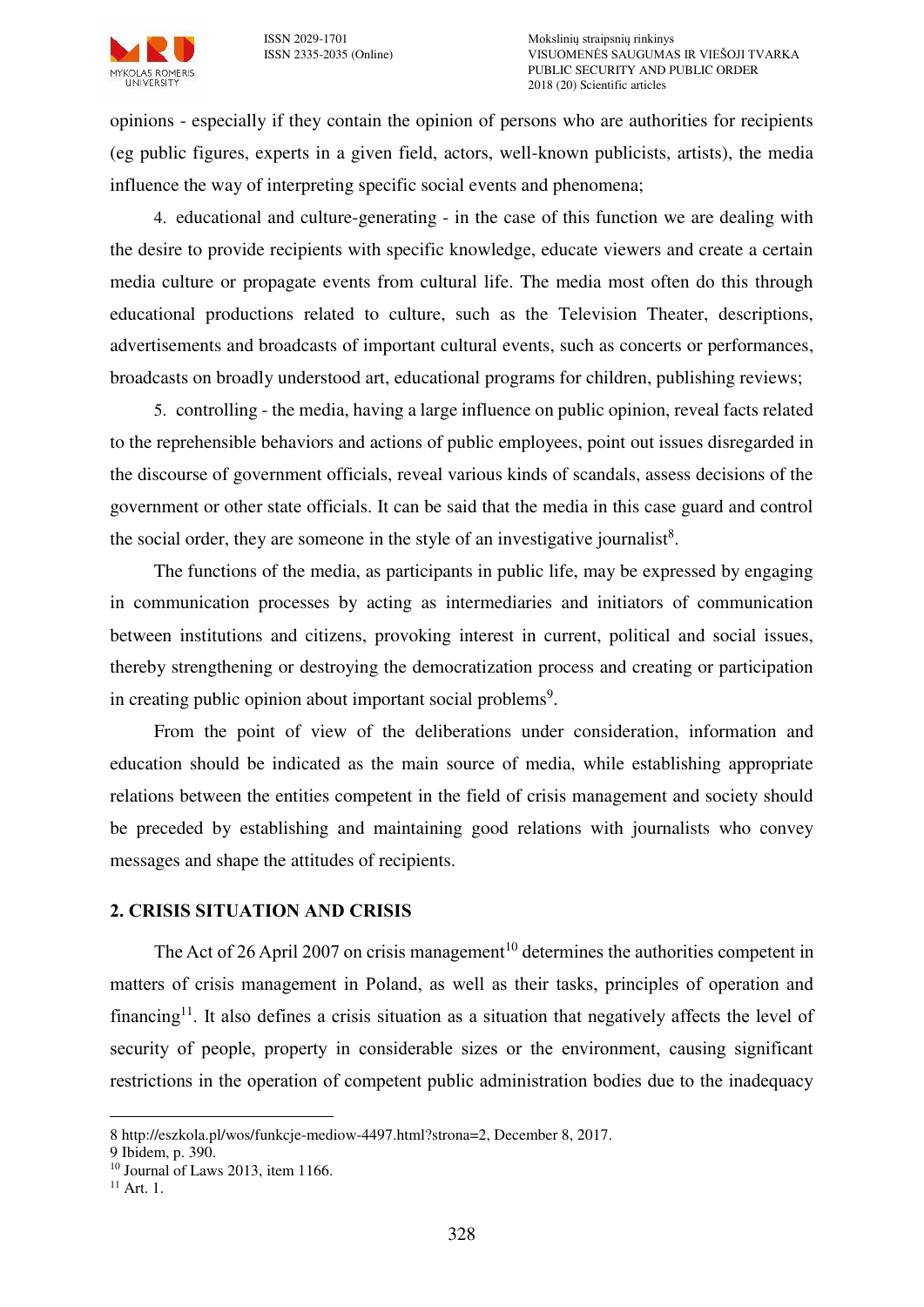

of the forces and resources they possess<sup>12</sup>. Crisis management, according to the act, is the activity of public administration bodies, which is an element of national security management, which consists in preventing crisis situations, preparing to take control over them through planned actions, reacting in case of crisis situations, removing their consequences and restoring resources and critical infrastructure<sup>13</sup>.

Crisis, on the other hand, is referred to as a breakthrough, a turning and decisive point, usually manifested by a strong deterioration of the situation in a given field. It is the culmination of conflicts in various areas of social life. Conflicts are ubiquitous and inevitable, because they are in the structure of society. Crisis means the development of internal or external events that directly threaten the vital interests of society (state) and the following so quickly that they force the political authorities to immediately take extraordinary actions<sup>14</sup>.

There are many criteria for dividing crises. However, the most practical and widespread one is the division because of the reasons for their emergence. Due to such a division, following crises are distinguished:

 caused by internal economic problems (bad pricing policy, bad debts, lack of financial liquidity);

• resulting from bad external economic situation (stock market crash, inflation);

 unfortunate events (accidents, catastrophes, fires, robberies) and crises as consequences of force majeure (flood, snowstorm);

 ecological (water pollution, radioactive leakage, contamination, noise, exhaust emissions);

• conflict with the law (proven violation of the law, pending court cases, accusations, suspicions, announcements of bringing a case to court);

 employee (resulting, for example, from reorganization, problems in internal communication, inadequate wage policy, etc.);

 information (rumors, distortions of information, unfavorable press releases, dissemination of information taken out of context);

• resulting from the actions of hostile people and groups of people (terrorism, sabotage, intentional poisoning of products);

• scandals (resulting from inadequate behavior of a lie, revealing dark secrets);

 $12$  Art. 3.1).

<sup>13</sup> Art. 2.

<sup>14</sup> J. Ziarko, J. Walas-Trębacz, *Fundamentals of crisis management*, Kraków 2010, p. 74.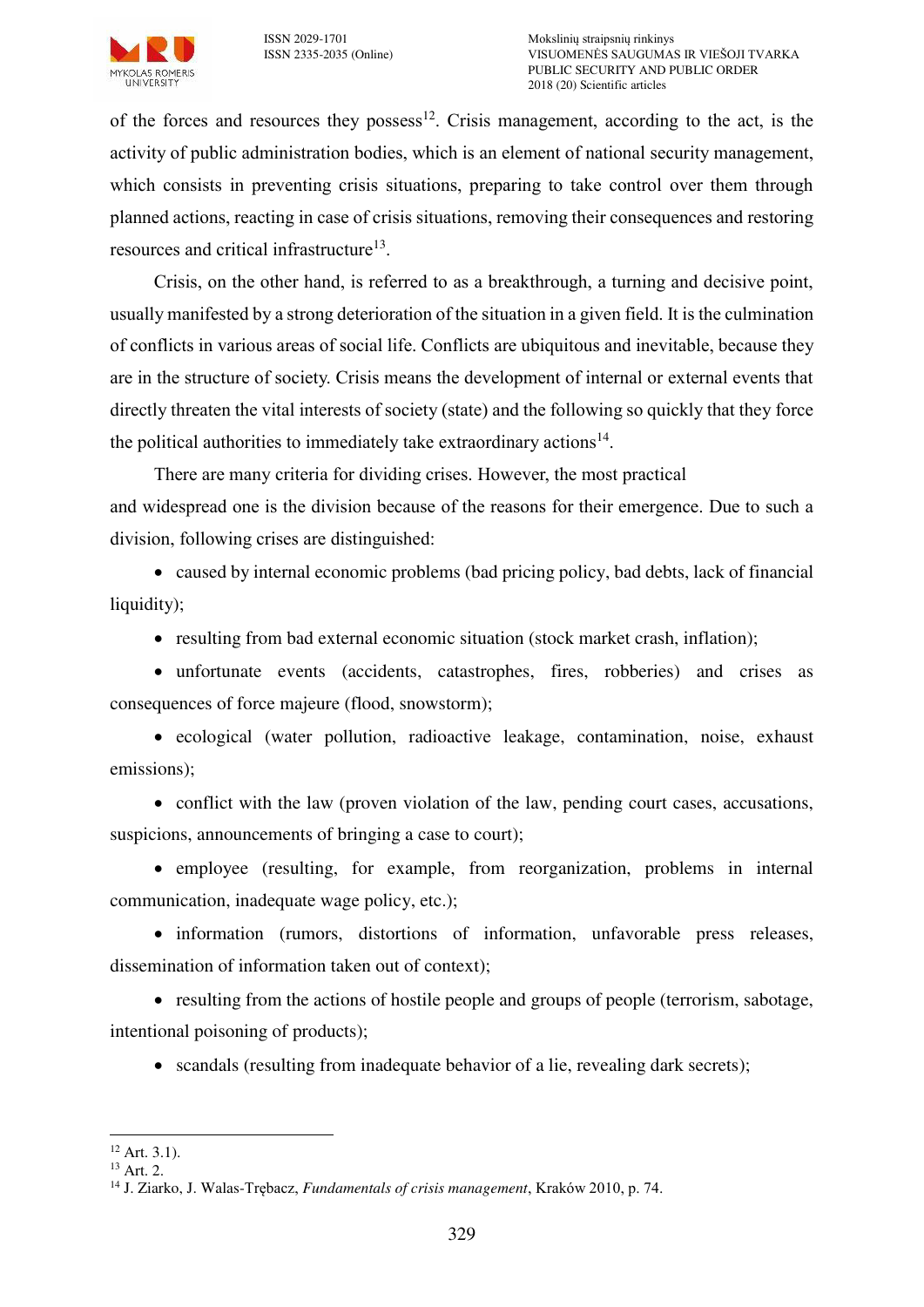**MYKOLAS ROMERIS** 



 other crises, such as an advertising campaign that violates the limits of good taste (someone may get offended, but this is not always a sufficient reason to refer a case to the court, for example) $^{15}$ .

The effectiveness of crisis management, according to B. Rozwadowska, depends to a large extent on the proper diagnosis of the problem. The starting point is the determination of the essence of the crisis (what it is about), a thorough analysis of the reasons for its creation and the assessment of its nature (what extent it has, how long it lasts, how it runs).

Although it is true to say that each crisis is different and two similar situations may have completely different effects, it is possible to find certain elements common to certain events<sup>16</sup>. All crises, although they have different causes, run according to a fixed pattern. The beginning of the crisis always heralds specific warning signals. Detecting them is one of the conditions for quickly taking the appropriate action for the circumstances. Crises may appear suddenly (eg catastrophes), but sometimes their arrival is heralded by small, seemingly insignificant signals. The next element is preparation and preventive actions. Recognizing the signals does not yet guarantee quick resolution of the crisis - it is necessary to take appropriate actions. It is worth remembering that not every event requires immediate reaction. There are situations in which it is enough to only increase vigilance and wait for the further development of events, because too violent response would only lead to unnecessary publicity of a problem that nobody would notice under normal circumstances. At this stage of the crisis, it is therefore necessary to make the first in-depth analyzes and carry out regular inspections of those areas in which a threat has been identified (eg maintenance of equipment). The next step is to stop the effects of the crisis. The basic action in this area is to secure those areas that have not yet been covered by the crisis.

This is one of the most important stages of the crisis, because it is a turning point for further development of the situation. If the adverse tendency can be stopped in time, there is a good chance that the damage caused by the crisis will not be great. Normalization is a stage based on the so-called implementing of a comprehensive recovery program. The aim of these activities is to return to normal state as quickly as possible. The most important task should be to compensate for losses and to provide protection for the most deprived persons. Mastering the crisis should not be treated as the ultimate goal of action. It is very important that this event becomes the basis for constructive conclusions and learning for the future. To this end, it is necessary to conduct a comprehensive analysis of the crisis and to generalize the acquired

 $\overline{a}$ <sup>15</sup> I. Mitroff, C. Pearson, *Crisis management*, Bussines Press, Warsaw 1998, p. 171.

<sup>16</sup> B. Rozwadowska, *Public relations. Theory, Practice, Perspective.* Studio Emka Publishing House, Warsaw 2006, p.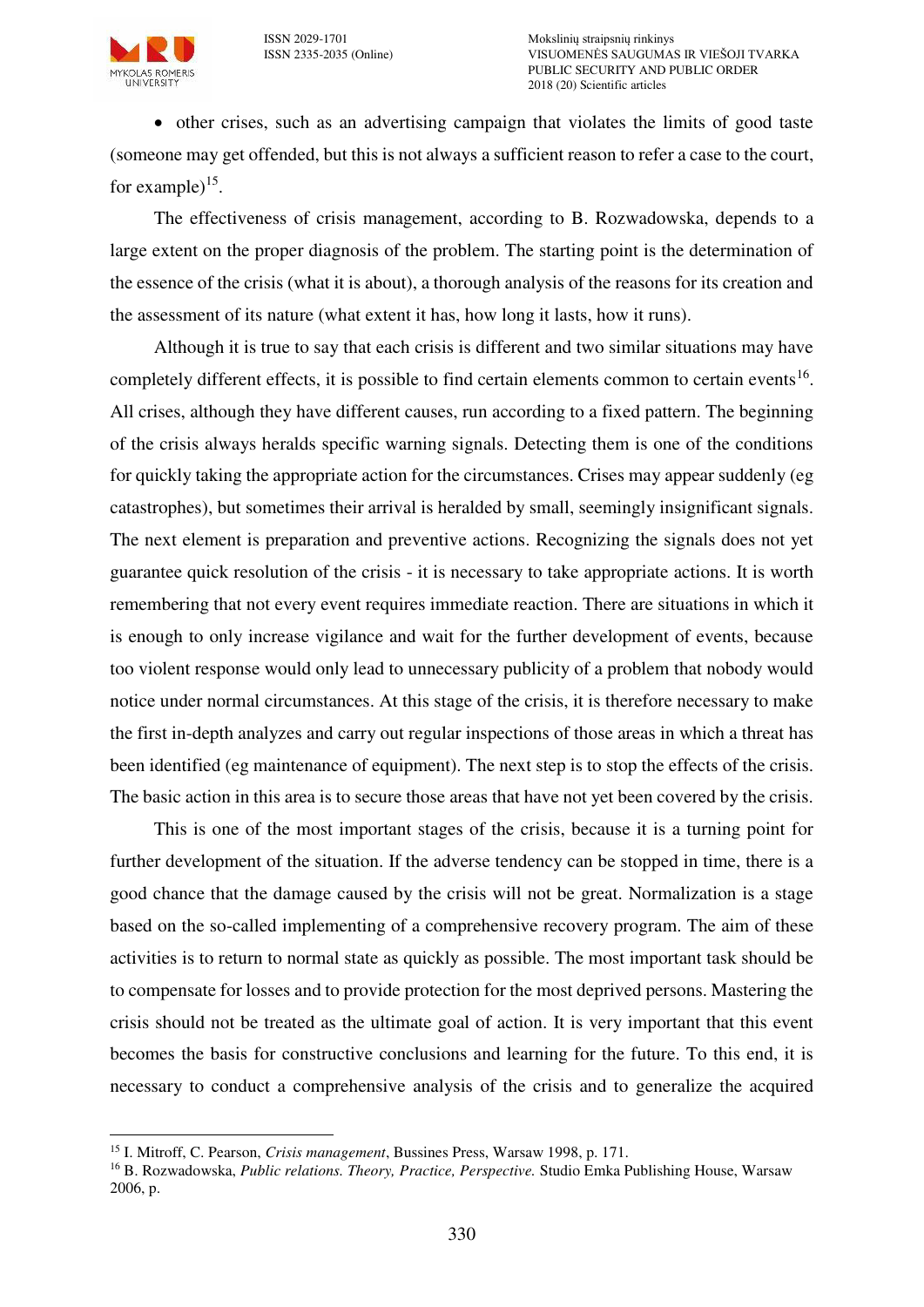

 $\overline{a}$ 

knowledge. An evaluation of what was good and identification of the mistakes made is needed. Properly drawn conclusions from the previous crisis protect against similar events in the future $17$ .

## **3. CRISIS MANAGEMENT AND MEDIA**

As noted earlier, the modern world lives by media and information. The media are also one of the most important tools that modern countries have at their disposal to provide their citizens with individual protection against threats.

Taking into account the role of the media in crisis management, various functions can be distinguished. The first of these is an informational function, consisting in the transmission of information about threats, their sources, causes and consequences, as well as methods of protection and measures taken to fight the threat.The media also interprets the reality that surrounds us, thus shaping the common awareness of the existing threat. The function of shaping social approval for combating threats is used by the media for persuasive communication, the purpose of which is to create new, and to change or consolidate existing social attitudes. One can also point to the role of the media in shaping trust in the authorities and their actions to fight the threat. This function manifests itself in informing about the tasks and powers of individual services and other entities in the field of counteracting and combating threats, controlling state or local authorities (in a well-defined social interest) informing the public about the degree of fulfilling the obligation to ensure security for citizens<sup>18</sup>.

According to *the National Crisis Management Plan* in Poland, three main areas of public information are assumed: contact with the media, direct contact with the public and indirect contact with the public<sup>19</sup>.

Resolving a crisis requires a quick response, media pressure can make decision making difficult. Therefore, it is important to take appropriate action before the crisis situation. Preemptive actions may reduce the scale of the crisis. They must be taken by all authorities in the scope of their competences and considered in following aspects:

 preparing for contacts with the media - preparing communication strategies and algorithms for specific situations, selecting a group of people to cooperate with the media,

<sup>17</sup> I. Mitroff, C. Pearson, *Crisis management*, op. cit., Bussines Press, Warsaw 1998, p.28-30.

<sup>18</sup> W. Macierzyński, *The role of media in crisis communication*, [in:] M. Jabłonowski, L. Smolak, (ed.), *Crisis management in Poland*, Academy of Humanities in Pułtusk, Pułtusk 2007, p. 388-389.

<sup>19</sup> P. Gromek, K. Kulasza, *Selected elements of cooperation with the media in crisis situations - introduction to the project approach,* [in:] G. Sobolewski, D. Majchrzak, *Crisis management*, National Defense Academy, Warsaw 2013, p. 189.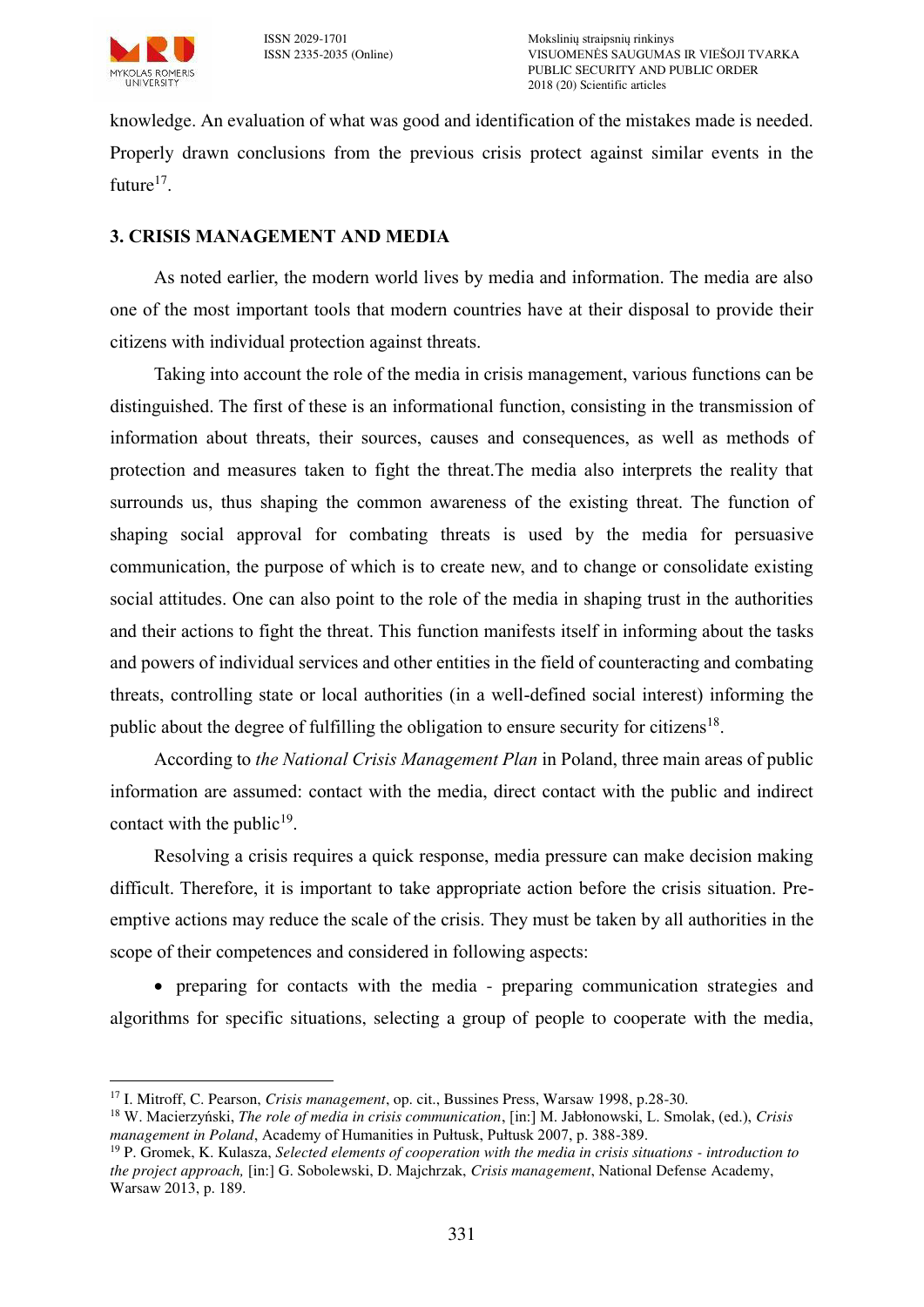

establishing the tools and frequency of contacts, establishing alternative communication channels between the spokespersons of the bodies involved, preparing a database of internal and external experts, organizing training and communication exercises, updating the database of contact details of the media and cooperating bodies;

 activities addressed to the public - educational and informational undertakings, educational programs, information on how to deal with emergency situations, organization of training and exercises, and information campaigns;

 direct communication with the public - selecting people who are prepared and able to talk to the families of the aggrieved parties, preparing for information activities, verifying and updating contact lists of emergency services and information points $20$ .

In the case of cooperation with the media, based on mutual respect and understanding of real needs, public administration and formations and institutions of public security and order gain a powerful ally, thanks to which they can both establish cooperation with the society and educate it in areas related to the crisis. Thanks to the media, onecan convey knowledge about the symptoms of the threat, the ways of the desired behavior in the event of its occurrence, or evacuation procedures and the activities of emergency and police services.

In addition to creating the right communication channels, it is also necessary to train people who will be responsible for communication with the media. These people should not only understand the specifics and goals of the organization for which they work, but also the specificity and way of functioning of the media.When dealing with the media, one should remember about the skills that instills the so-called *media training*. They concern the control of behavior in direct contact with journalists. For people involved in the conversation with the media (especially in an interview), it is recommended to conduct a conversation quickly to reduce periods of silence and looking nervously from side to side. This will limit the perception of the interviewee as unreliable, unprepared or trying to hide something. It happens that a journalist asks several questions simultaneously. In this case, it is best to answer the question that the interviewee is best prepared for. The utterance can be started with the statement *You asked a number of very important questions, let me start from …* If the question is uncomfortable for the responder, he may try to reformulate it in his favor. All questions beginning with *Apparently .., It is said ... Will you agree that, I heard that ...* can be asked in order to draw the interlocutor into the sphere of conjectures and guesses that are particularly dangerous in interviews in crisis situations. One must always remain calm during the

 $\overline{a}$ <sup>20</sup> *National crisis management plan,* Governmental Safety Center 2013, p. 398.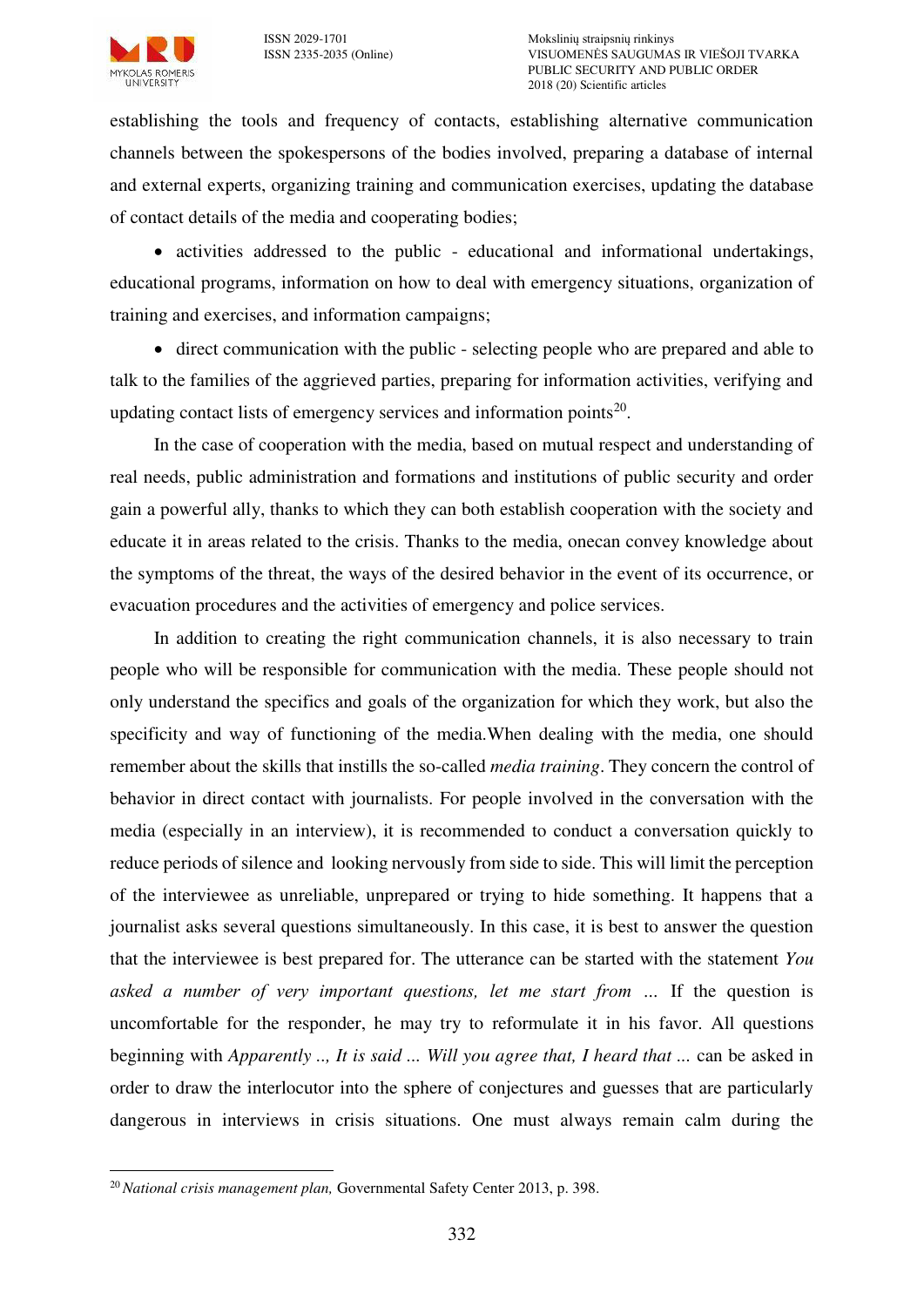

conversation. Do not hang around in a chair (especially on TV). A well-mannered and calm person inspires confidence, and thus the information provided by him is reliable, all kinds of noises that may be taken under certain conditions as confirmation or disapproval of the opinion expressed should be limited<sup>21</sup>. At the same time, when communicating directly with the media, one should avoid such behaviors as mystery, or lack of seriousness, peace, patience. It is a serious mistake to provide contradictory information, as well as looking for a scapegoat or promoting panic<sup>22</sup>. At the same time, it should be remembered that once expressed, a negative opinion begins to live its own life<sup>23</sup>.

A frequent phenomenon accompanying crisis situations is the information deficit. That is why cooperation with the media is crucial in a crisis situation. Sharing information should be carried out systematically, but with observance of the rules set by persons selected for contacts with journalists. When preparing the messages, it should be remembered that the families of the victims receive the information first. To ensure efficient communication with the public through the media one should:

- implement a previously prepared communication strategy;
- establish an internal crisis communication team;
- issue regular messages containing the latest information;
- designate a place for media representatives on the scene of the event;
- select people to contact with the media;
- invite representatives of involved bodies and experts to take part in press conferences;
- in the event of a prolonged crisis, appoint replacement persons;
- provide 24/7 telephone contact with the spokesperson (or the deputy)<sup>24</sup>.

One can also generate a number of rules that guarantee successful communication with the media during the crisis:

• bad news should be conveyed as the first, one should not allow other sources to overtake us in providing disturbing facts;

• the wellbeing of people should always be placed before material considerations;

 $\bullet$  one must be absolutely sure of the facts and statements conveyed to the public – one should not provide unverified information;

 $\overline{a}$ <sup>21</sup> K. Wójcik, *Public relations from A to Z. T.2. Analysis of the initial situation, planned activity*. AW Placet, Warsaw 2001, p. 101-103.

<sup>22</sup> K. Wójcik, *Public Relations, Reliable dialogue with the environment*, AW Placet, Warsaw 2005, pp. 632-633. <sup>23</sup>J. Olędzki, D. Tworzydło (ed.), *Public relations. Social significance and directions of development*, PWN,

Warsaw 2006, p. 290-291.

<sup>24</sup> *National crisis management plan, op. cit., p. 399.*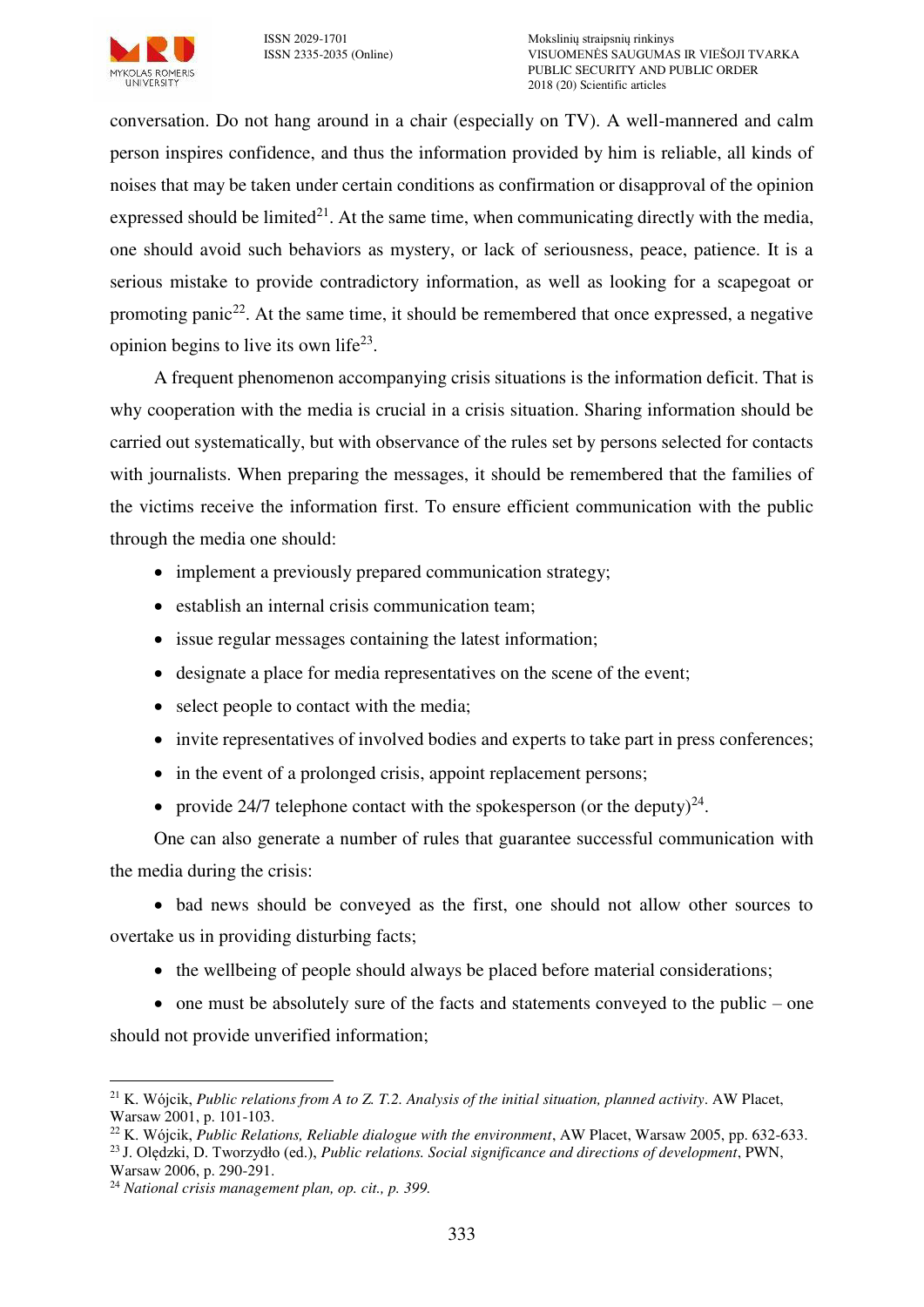

ISSN 2029-1701 Mokslinių straipsnių rinkinys VISUOMENĖS SAUGUMAS IR VIEŠOJI TVARKA PUBLIC SECURITY AND PUBLIC ORDER 2018 (20) Scientific articles

- one should express oneself in a simple, clear, logical and consistent way;
- it is advisable to publish all information if it is not secret or does not concern security.

If information can not be disclosed, explain why. In turn, when information is not available at a given moment, a date and manner of providing information should be set;

- time limits should be set for further information;
- promises should be kept
- data should be updated regularly;
- one should not minimize the effects of the crisis or downplay the matter;

 both speculation and hypothesisas well as ambiguities should be avoided and no gossip should be provoked;

- one should respond quickly to emerging rumours;
- no media should be favored:
- one should not let oneself get upset;

 one should keep distance, showing the events from the perspective of a quick end of the crisis - it must be seen that the situation is controlled and that there is a way of solving it, one should not focus on what happened, but on what is planned to be done and in what way;

• one should remember about the basic and final transmission for the recipient in the preparation of every information;

• one should not say anything "privately" or provide information that could violate the private life of people affected by the crisis;

 $\bullet$  the victims of the crisis should not be disclosed until their families learn about it<sup>25</sup>.

Journalists are characterized by natural skepticism, bad news is more interesting to them<sup>26</sup>. Negative information evokes a more positive response and is more effective. It seems that the genesis of this phenomenon is very deep. Negative information is even more important for human functioning, it signals a threat, a danger that must be avoided. At the biological level, it is much more important to avoid negative factors in the environment than to achieve positive ones<sup>27</sup>.

Taking into account the technique of argumentation, which is supposed to cause an intended effect from the recipients, by *public relations* experts, it is called shaping the structure of expression, the majority of universally recognized rules of conduct work in the crisis. When

 $\overline{a}$ <sup>25</sup> P. Gromek, K. Kulasza, *Selected elements…,* op. cit., p. 190.

<sup>26</sup> Ibidem.

<sup>27</sup> J. Mikułowski-Pomorski, Z. Nęcki, Effective Communication, Kraków 1983, p. 201.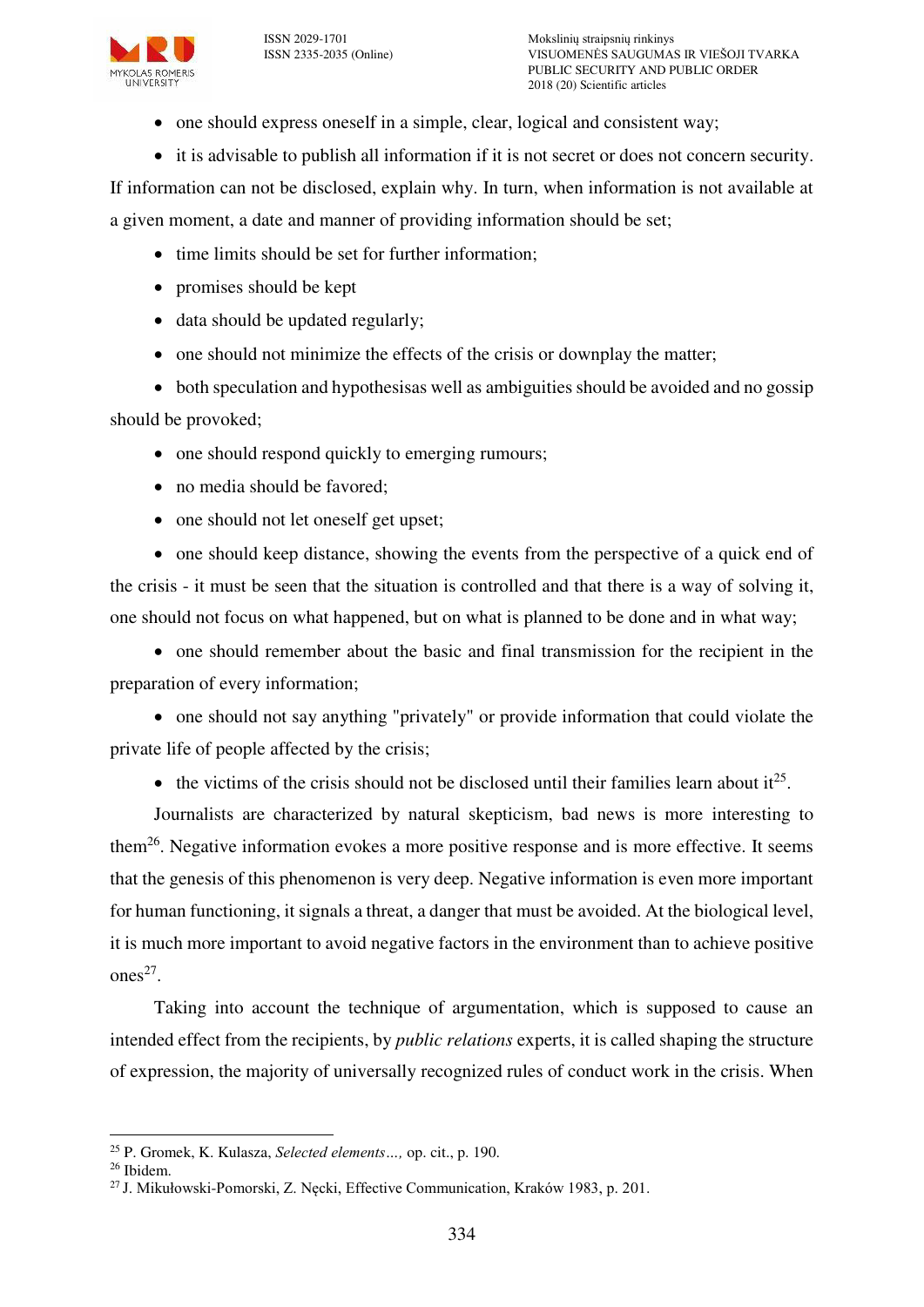

ISSN 2029-1701<br>
ISSN 2335-2035 (Online) MOKSLIOMENES SAUGUMA VISUOMENĖS SAUGUMAS IR VIEŠOJI TVARKA PUBLIC SECURITY AND PUBLIC ORDER 2018 (20) Scientific articles

dealing with a well-informed and intelligent audience, bilateral argumentation, ie giving two sides of the issue, is more effective; with the less intellectually sophisticated audience, less oriented in the problem - one-sided; assuming that a certain part of the organization's environment, with which it communicates in the crisis, is better informed, it is prudent to use bilateral argumentation. According to the next principle, emotional argumentation, or one containing emotional components, outweighs the effectiveness of only substantive, rational, and rational arguments. In addition, the opinion about the communicating person has a huge impact on the acceptance or rejection of the presented content, so it is important not only what is said, but equally - who does it. Intentional communication tactics may be limited to answering questions, but also asking questions to the other side and its supporters, including media representatives in accordance with the principle: the best defense is the attack, and who asks  $leads<sup>28</sup>$ .

It should be remembered that the organization involved in the crisis is in a unique situation when it comes to the need of repelling the charges. Manipulating information, saying untruth is the least effective way of dealing with the allegations, because the detection of dishonesty causes the media to take up the issue of the crisis in the organization again and to transfer a very critical opinion about the organization to other aspects of its functioning. In defending the allegations, one can use the fact that each charge consists of three permanent elements. First of all, the person making the allegation considers that the person concerned acts in a certain way, i.e. he accepts the truth that he caused what he is being accused of (truth, as the basis of the accusation). Secondly, the person making the accusation indicates a norm with which this action can not be reconciled (exceeding some norm as the basis of the plea). Thirdly, the person making the allegation assumes that the person concerned did not have to take this action (responsibility for acting as the basis of the allegation)<sup>29</sup>. Familiarity with such a scheme allows for proper preparation for the rejection of potential allegations by a person designated for communication. On behalf of the criticized subject, one may reject the claim that he acted as criticized (denial of criticized action), reject the norm that was to be violated by criticism (though acting as criticized, but no standards binding me have been violated; quoted norms do not apply to me), can finally abolish or limit the degree of responsibility for criticized actions, or - by stating that it was otherwise impossible to act - maintain that even if ones action caused a disputed effect, other proceedings would be contrary to its elementary interests. One may also argue that - acting in accordance with its interests, one could not suppose that it would have a

<sup>28</sup>J. Wójcik, Public relations. Reliable ... op. cit. p. 634.

 $29$  Ibidem.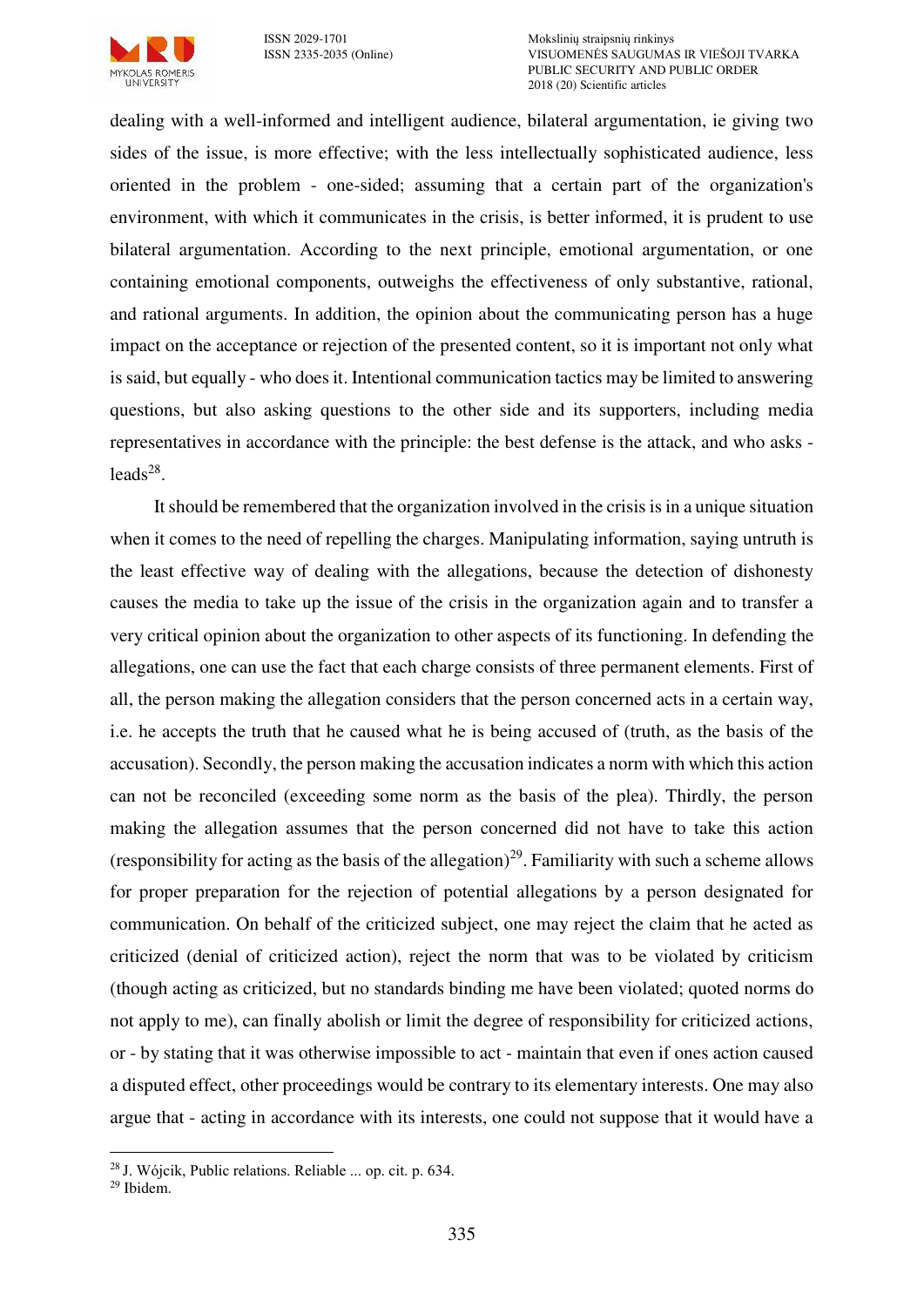

negative effect. Another reaction is also possible – agreeing with the criticism in all three aspects, apologising and redressing $30$ .

## **4. MEDIA AND THE CRISIS**

Living in the era of mass communication and constituting a society organized around the media, the recipients focus on short, shallow information that does not require thinking and intellectual reflection. For sociological and psychological reasons, the most popular is the shocking and dramatic information that depicts someone's misfortune or tragedy. Therefore, it should not come as a surprise that in the media, death, wounded, catastrophe ispresented in the first place, we just want to see it, we want to hear about it and read about it, it is the same commodity as any other<sup>31</sup>.

Contemporary media are very diverse, both in technical terms (satellite and digital TV, Internet) and in terms of level. "The level of the media accurately reflects the situation in culture with its division into high and mass culture. There are serious writings, radio stations, TV programs and in them old fashioned journalism has been preserved. But this is obviously a minority. Because most media are today part of a dynamically developing planetary world of services."<sup>32</sup>.

Information has its value. This value has a double meaning. The first is the quality of information, its usefulness and credibility. The second is the understanding of the value – its cost and price. Increasingly, information is the object of trade and financial transactions<sup>33</sup>. Therefore, the media fiercely compete in gaining viewers and readers, are under constant pressure to be the first to convey a given message and to provide attractive information. Targeted on profit, they are looking for topics attracting the recipient, looking for sensational threads, often without verifying the information received and simplifying complicated events<sup>34</sup>. As a result, they offer the most 'accessible' information to recipients, often manipulated, speculating with data or combining them in order to influence more people. We also deal with multiplication of information<sup>35</sup>, hence its replication in various communication channels, repetition, supplementing its contents with new data or sources. There is a tendency to use

<sup>30</sup> Ibidem, p. 635-636.

<sup>31</sup> T. Aleksandrowicz, *International Terrorism*, Warsaw 2008, p. 28.

<sup>32</sup> R. Kapuściński, *Occupation: journalist, Requiem for a journalist*, Tygodnik Powszechny's Cultural Magazine No. 5/6 (54/55), June 3, 2001.

<sup>&</sup>lt;sup>33</sup> http://edukaciamedialna.edu.pl/lekcje/informacia-jako-dobro/, December 8, 2017.

<sup>34</sup> J. Olędzki, D. Tworzydło (ed.), *Public relations…,* op. cit.*,* p. 292.

<sup>&</sup>lt;sup>35</sup> Multiplying something, PWN School Publishing SA, http://sjp.pwn.pl/slownik/2568587/ multiplication, 25 March 2014.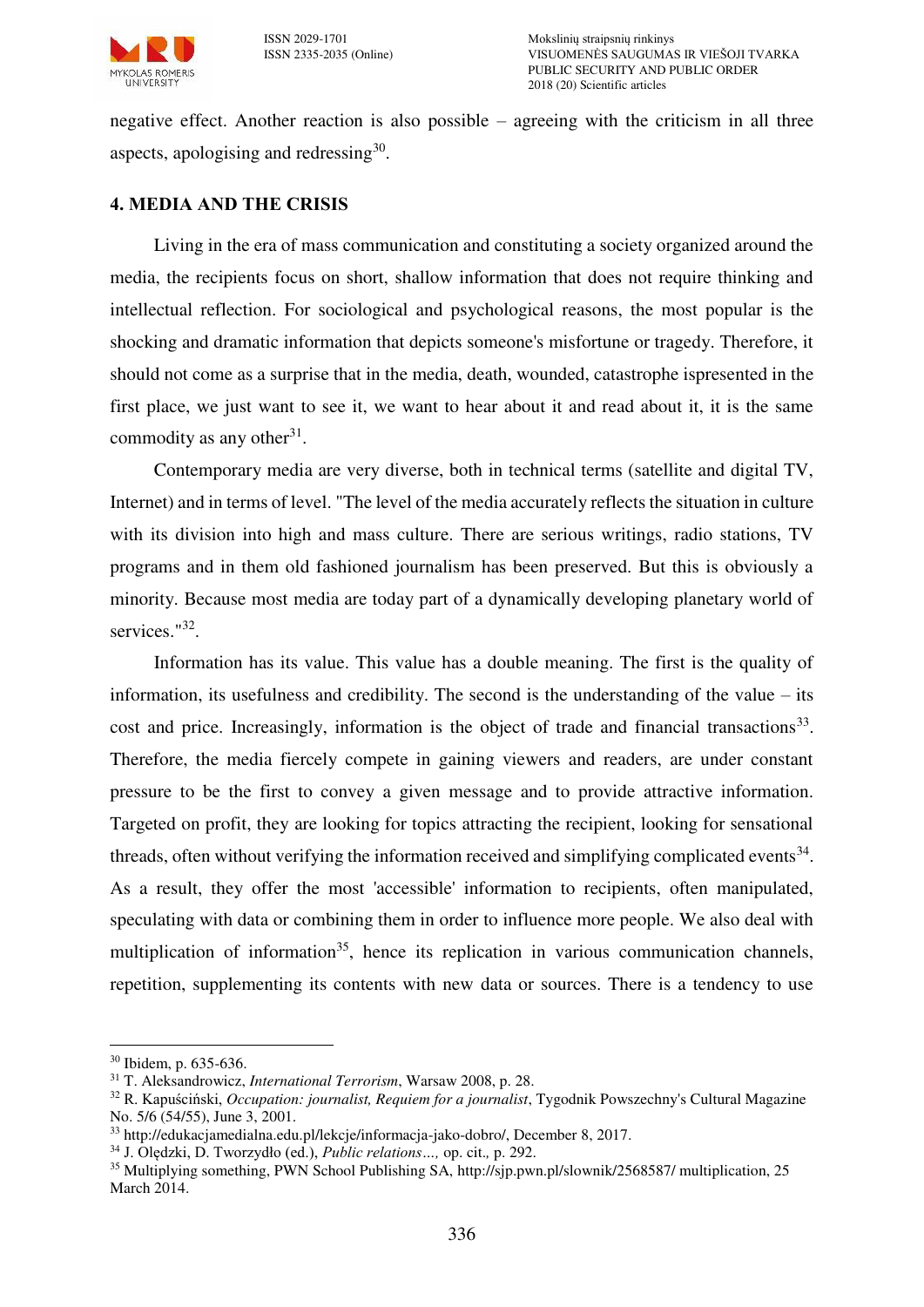extremes in the elaboration of information and its display (a kind of extremism of opinion, messages and form of transmission, cruelty, crime, violence, horror), the use of large numbers, borderline hypotheses as well as the use of very emotionally marked terms. More and more often one can observe the crossing of the existing boundaries, determined by functioning social norms and customs. Therefore, especially in the face of the crisis, journalists, publishers, producers and broadcasters - respecting the inalienable right of man to truth - should be guided by the principle of the common good, with awareness of the role of the media in human life and civil society. A step in this direction was the adoption of the Ethical Media Charter<sup>36</sup>, in Poland on March 29, 1995, according to which these environments declare that in their work they will be guided by the following principles:

• truth - which means that journalists, publishers, producers and broadcasters will make every effort to ensure that the information they provide is truthful, conscientious and will report facts without distortion in their proper context, and if misinformation is disseminated, it will be immediately corrected;

• objectivity - the author will present reality regardless of his views, reliably reporting different points of view;

• separating information from a comment - the statement is to enable the recipient to distinguish facts from opinions and views;

 honesty - acting in accordance with your conscience and the good of the recipient, not succumbing to influence, incorruptibility, refusal to act incompliant with beliefs;

• respect and tolerance - that is, respect for human dignity, privilege of personal rights, especially privacy and good name;

 $\bullet$  the priority of the good of the recipient - which means that the basic rights of readers, viewers, listeners are superior to the interests of the editorial offices, journalists, publishers, producers and broadcasters;

• freedom and responsibility - freedom of the media imposes on the journalists, publishers, producers and broadcasters the responsibility for the content and form of the message and the resulting consequences.

In addition, the Code of Journalist Ethics of the Association of Polish Journalists<sup>37</sup>, adopting the principles of Ethics Charter of Media and declarations of the International Federation of Journalists, recognizes that journalists' task is to provide reliable and impartial

<sup>36</sup> http://www.dziennikarzerp.pl/wp-content/uploads/2010/06/karta\_dziennikarzy.pdf, December 8, 2017.

<sup>37</sup> http://www.sdp.pl/s/kodeks-etyki-dziennikarskiej-sdp, December 8, 2017.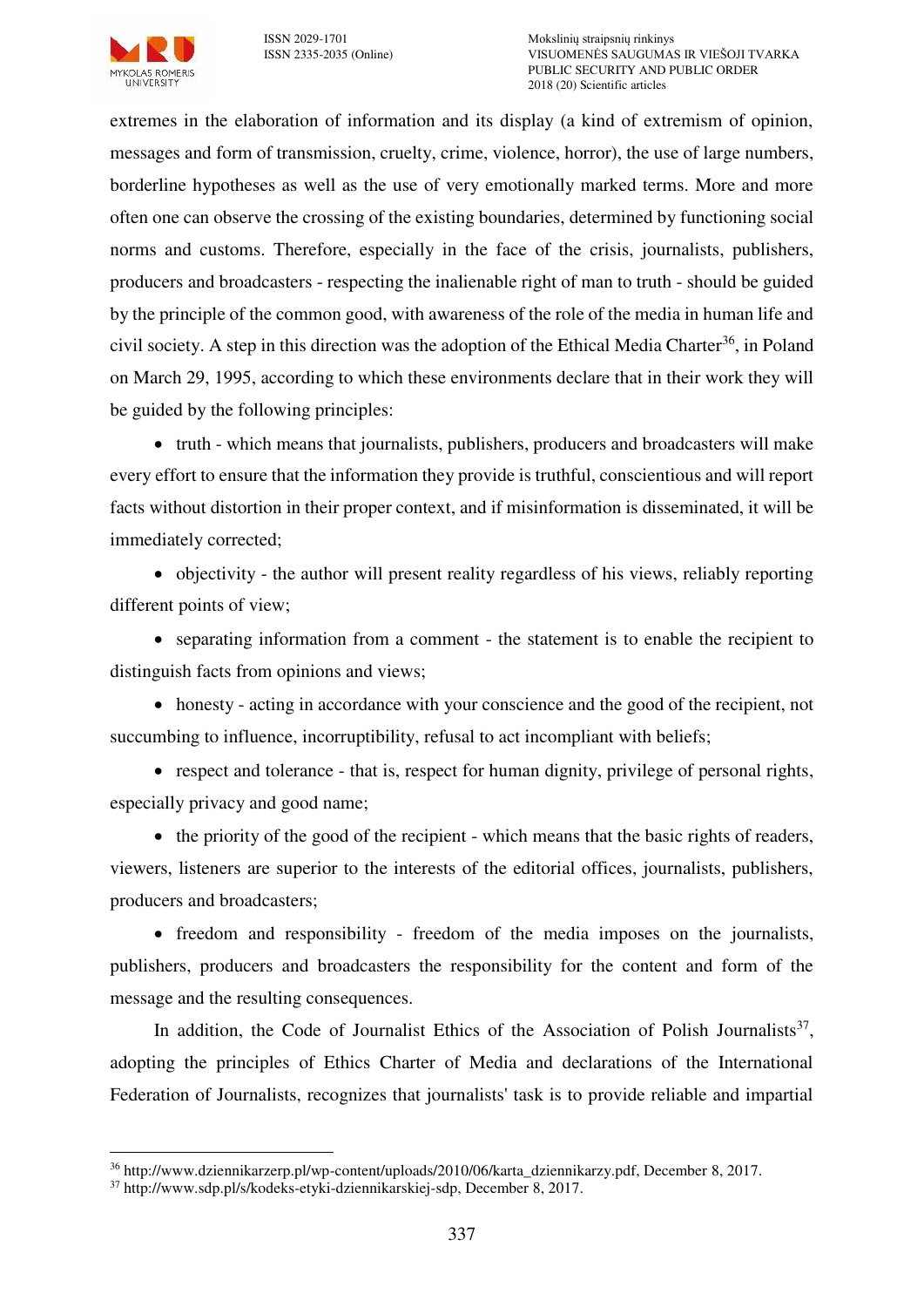

information and diverse opinions, as well as to enable public debate. According to its provisions, freedom of speech and expression must be accompanied by responsibility for publications in the press, radio, television or the Internet, while the well-being of readers, listeners and viewers, and the public good should take precedence over the interests of the author, editor, publisher or sender. The Code also refers to crisis situations, appealing to them to preserve far-reaching consideration and to avoid descriptions that allow them to imitate antisocial activities. In relations with wars, riots and demonstrations, journalists should preserve the attitude of the uninvolved observers in order to not become subject to manipulation. It is also unacceptable to show scenes of death in the closest plan, and the bloody effects of wars and catastrophes, manifestations of cruelty and violence can only be described and shown if a balance is maintained between the closeness of relationships and the sensitivity of recipients, especially the families of victims and their relatives<sup>38</sup>.

### **CONCLUSION**

Cooperation with the media, in the face of a crisis situation, is a difficult and complex undertaking. It is supported by the multitude of factors that condition them. The necessity to work under time pressure and the dynamism of development of threats make it essential to plan such cooperation definitely before the occurrence of a crisis situation<sup>39</sup>. The national crisis *management plan* assumes the preparation of algorithms for individual institutions in the context of the most frequent crisis situations and the logistic part regarding the communication policy in the event of a crisis. The information and education of the public deserve special attention. These are one of the main tasks of the media. Such activities can not take place without the participation of appropriate institutions that can inspire journalists and produce information and media materials for their needs. Journalists, during the issuing of materials regarding preparations for the crisis, may activate social acceptance to fight threats.

The media, not without reason, is referred to as the fourth power, by means of a specific selection of the presented material they can also influence the activities of the executive power and contribute to the exacerbation or extinguishing of a crisis situation. Information obtained, analyzed, processed and made available in a timely manner can be an effective tool in solving crisis situations, depending on their nature. It may be a factor supporting the actions of the state, but it must be remembered that inappropriate information management, neglecting the

<sup>&</sup>lt;sup>38</sup> Chapter IV of the Code of Ethics of Journalism - Crimes and exceptional situations.

<sup>39</sup>I. Mitroff, C. Pearson, *Crisis management*, op. cit., p. 30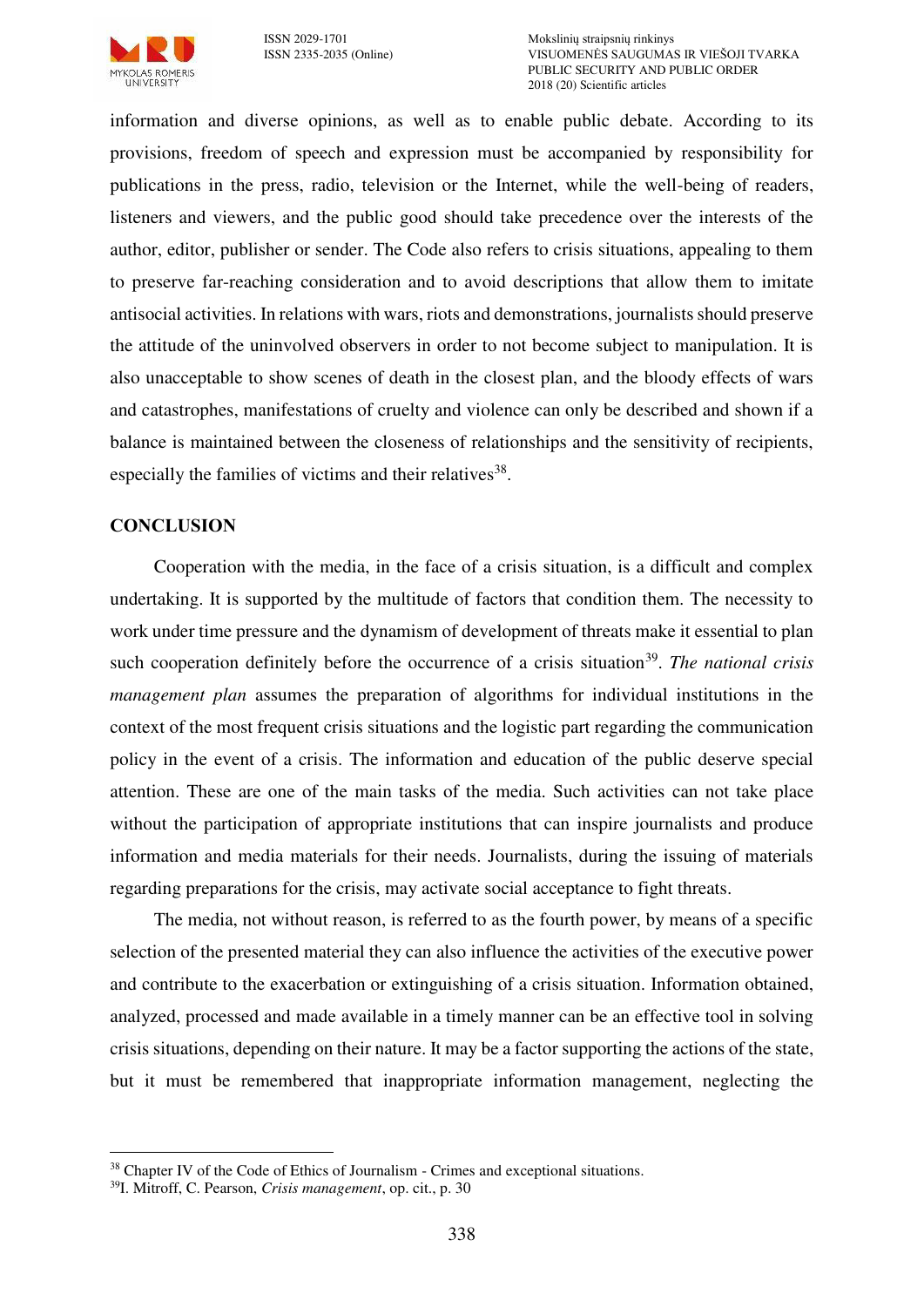

mechanisms of its collection and dissemination, can become a serious loophole in the security

system of the modern state.

### **REFERENCES**

- 1. Aleksandrowicz T., *International Terrorism*, Warsaw 2008.
- 2. Filipiak M., *Homo Communicans*, Publisher of the Maria Curie-Skłodowska University, Lublin 2004.
- 3. Jabłonowski M., Smolak L. (ed.), *Crisis management in Poland*, Academy of Humanities in Pułtusk, Pułtusk 2007.
- 4. *PWN Media Lexicon*, PWN School Publishing 2000.
- 5. *Media in education. Globe spaces local areas*, UPH Publishing House, Siedlce 2012.
- 6. Mikułowski-Pomorski J., Nęcki Z., *Effective Communication*, Kraków 1983.
- 7. Mitroff I., Pearson C., *Crisis management*, Bussines Press, Warsaw 1998.
- 8. Olędzki J., Tworzydło D. (ed.), *Public relations. Social significance and development directions*, PWN, Warsaw 2006.
- 9. Rozwadowska B., *Public relations. Theory, Practice, Perspective.* Studio Emka Publishing House, Warsaw 2006.
- 10. Sobolewski G., Majchrzak D., *Crisis management*, National Defense University, Warsaw 2013.
- 11. Wójcik K., *Public relations from A to Z. T.2. Analysis of the initial situation, planned activity*. AW Placet, Warsaw 2001.
- 12. Wójcik K., *Public relations, Reliable dialogue with the environment*, AW Placet, Warsaw 2005.
- 13. Ziarko J., Walas-Trębacz J., *Fundamentals of crisis management*, Krakow 2010.
- 14. Constitution of the Republic of Poland, Journal of Laws 1997/78, item 483.
- 15. The Act of April 26, 2007 on Crisis Management, Journal of Laws 2013, item 1166.
- 16. http://www.dziennikarzerp.pl
- 17. http://eszkola.pl
- 18. http://sjp.pwn.pl
- 19. http://www.sdp.pl
- 20. *Ethical Media Card.*
- 21. *Code of Journalist Ethics,* the Association of Polish Journalists.
- 22. *National crisis management plan*, Governmental Safety Center 2013.

## **KOMUNIKACIJA SU ŽINIASKLAIDA KRIZINĖSE SITUACIJOSE**

#### **Waldemar Zubrzycki***\**

Ščytno policijos akademija

#### **S a n t r a u k a**

Atitinkamai parengta visuomenei skirta informacija yra viena iš pagrindinių sąlygų krizinių situacijų prevencijai ir sprendimui. Informacijos perdavimo pagrindinė priemonė – žiniasklaida, kuri padeda greičiausiai pasiekti informacijos gavėją. Yra taisyklių, kurios sąlygoja tinkamą bendravimą krizinėse situacijose, o žiniasklaidos atstovai taip pat turi specifinių būdų tai informacijai skleisti. Tinkamas bendradarbiavimas su žiniasklaida gali būti veiksnys, sustiprinantis valstybės veiklą krizinėse situacijose. Straipsnyje pateikiamas tiek bendras turinys, tiek specifiniai sprendimai, taikomi komunikuojant su žiniasklaida krizinių situacijų metu Lenkijos Respublikoje.